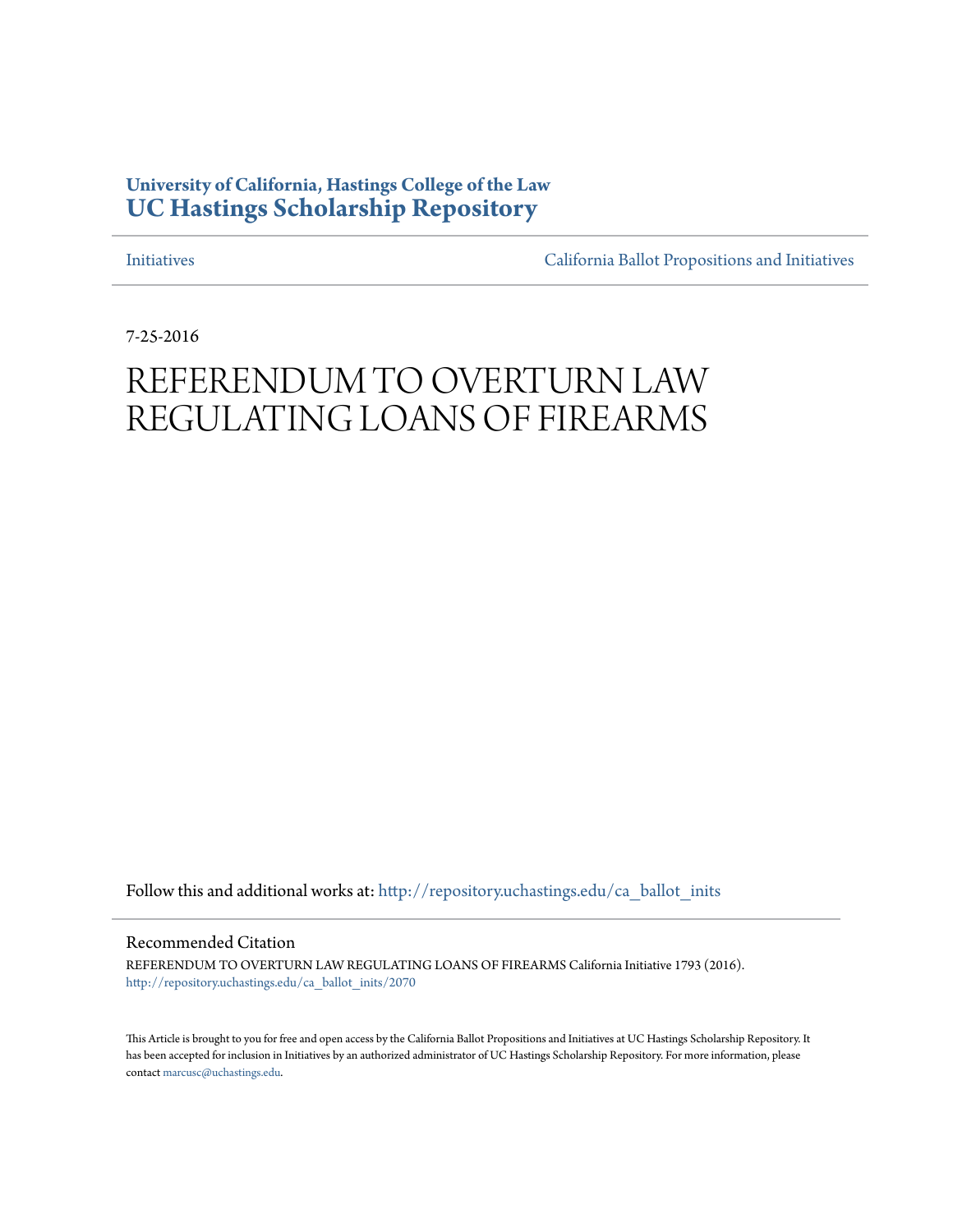July 14, 2016

**VIA EXPRESS MAIL** 

The Honorable Kamala D. Harris **Attorney General** 1300 | Street, 17<sup>th</sup> Floor, P.O. Box 944255 Sacramento, CA 95814

## **RECEIVED**

### **JUL 15 2016**

#### **INITIATIVE COORDINATOR** ATTORNEY GENERAL'S OFFICE

Attention: Ashley Johansson, Initiative Coordinator

Request for Title and Summary for Proposed Referendum (Assembly Bill No. 1511) Re:

Dear Ms. Harris:

Pursuant to Article II, Section 9, of the California Constitution, I hereby submit the attached proposed referendum (veto referendum) and request a circulating title and summary for petitions to collect signatures from California voters. I have attached the complete text of the bill, which is Assembly Bill No. 1135.

I, Barry Bahrami, declare under penalty of perjury that I am a citizen of the United States, 18 years of age or older, and a resident of (insert county), California." (Elec. Code, § 9001.)

I, Barry Bahrami, acknowledge that it is a misdemeanor under state law (Section 18650 of the Elections Code) to knowingly or willfully allow the signatures on an initiative petition to be used for any purpose other than qualification of the proposed measure for the ballot. I certify that I will not knowingly or willfully allow the signatures for this initiative to be used for any purpose other than qualification of the measure for the ballot." (Elec. Code, § 9608.)

My mailing address for purposes of this referendum is:

7668 El Camino Real Suite 104-627 Carlsbad, CA 92009 Barry@VetoGunmageddon.org

I have attached my personal registered voter address to letter.

Sincerely.

 $l$  cm  $\frac{1}{\sqrt{2}}$ 

Barry Bahrami Proponent enclosures

#### $16 - 0009$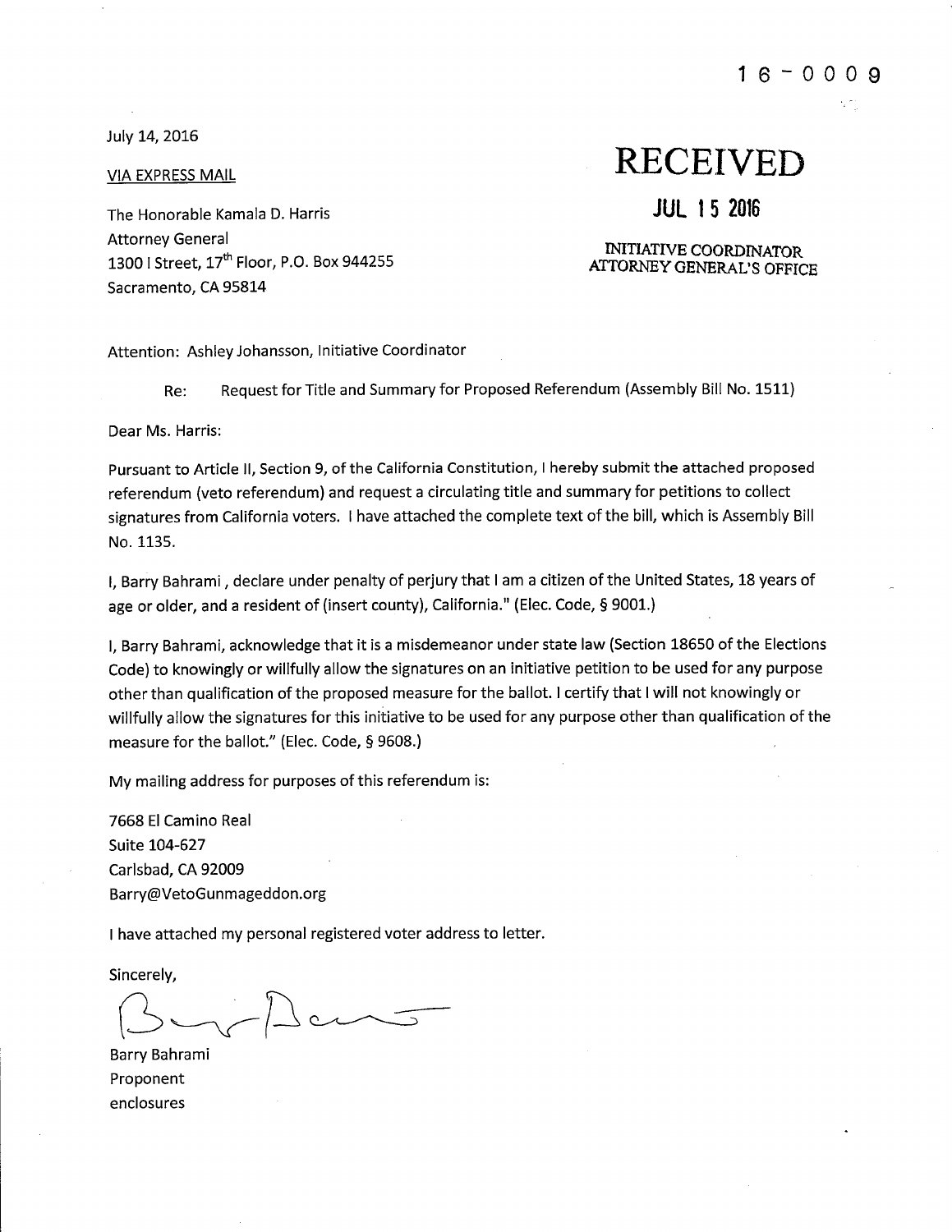#### **Assembly Bill No. 1511**

#### **CHAPTER 41**

An act to amend Section 27880 of the Penal Code, relating to firearms.

#### I Approved by Governor July 01, 2016. Filed with Secretary of State July 01, 2016. 1

#### LEGISLATIVE COUNSEL'S DIGEST

AB 1511, Santiago. Firearms: lending.

Existing law generally requires the loan of a firearm to be conducted through a licensed firearms dealer. A violation of this provision is a crime. Existing law exempts from this requirement a loan of a firearm between persons who are personally known to each other, if the loan is infrequent and does not exceed 30 days in duration.

This bill would instead limit that exemption to the loan of a firearm to a spouse or registered domestic partner, or to a parent, child, sibling, grandparent, or grandchild, related as specified. The bill would require a handgun loaned pursuant to these provisions to be registered to the person loaning the handgun. By expanding the application of an existing crime, this bill would impose a state-mandated local program.

The California Constitution requires the state to reimburse local agencies and school districts for certain costs mandated by the state. Statutory provisions establish procedures for making that reimbursement.

This bill would provide that no reimbursement is required by this act for a specified reason.

#### **DIGEST KEY**

Vote: MAJORITY Appropriation: NO Fiscal Committee: YES Local Program: YES

## **BILL TEXT** THE PEOPLE OF THE STATE OF CALIFORNIA DO ENACT AS FOLLOWS:

#### **SECTION 1.**

Section 27880 of the Penal Code is amended to read:

#### 27880.

Section 27545 does not apply to the loan of a firearm if all of the following requirements are satisfied:

(a) The loan is to a spouse, registered domestic partner, or any of the following relations, whether by consanguinity, adoption, or steprelation:

 $(1)$  Parent.

 $(2)$  Child.

- (3) Sibling.
- (4) Grandparent.
- (5) Grandchild.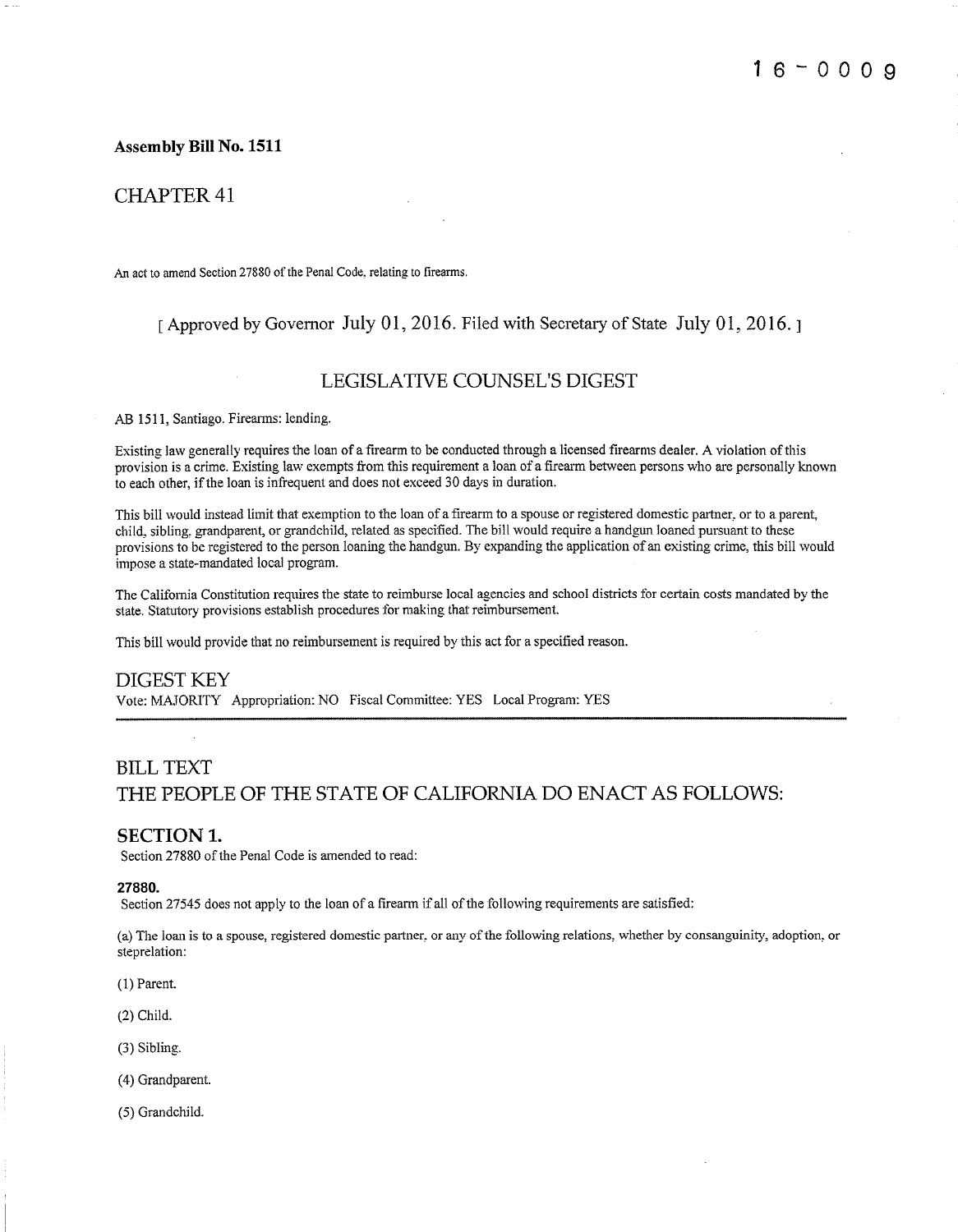(b) The loan is infrequent, as defined in Section 16730.

(c) The loan is for any lawful purpose.

(d) The loan does not exceed 30 days in duration.

(e) Until January 1, 2015, if the firearm is a handgun, the individual being loaned the firearm shall have a valid handgun safety certificate. Commencing January 1, 2015, for any firearm, the individual being loaned the firearm shall have a valid firearm safety certificate, except that in the case of a handgun, an unexpired handgun safety certificate may be used.

(f) If the firearm being loaned is a handgun, the handgun is registered to the person making the loan pursuant to Section 11106.

#### **SEC. 2.**

No reimbursement is required by this act pursuant to Section 6 of Article XIII B of the California Constitution because the only costs that may be incurred by a local agency or school district will be incurred because this act creates a new crime or infraction, eliminates a crime or infraction, or changes the penalty for a crime or infraction, within the meaning of Section 17556 of the Government Code, or changes the definition of a crime within the meaning of Section 6 of Article XIII B of the California Constitution.